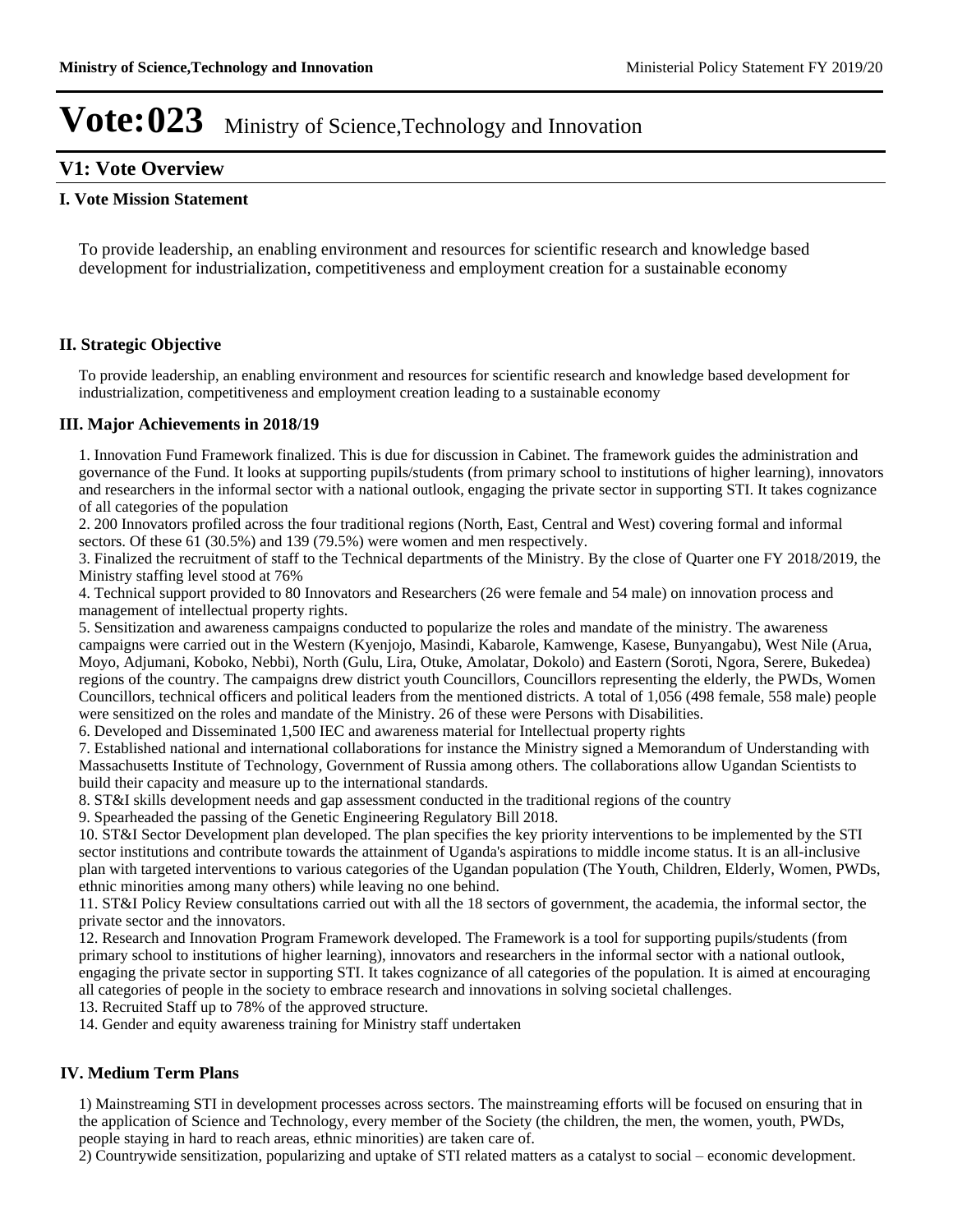The Ministry has planned for tailor made sensitization campaigns (utilizing the local dialects) in every region of the country targeting all groups of the population.

- 3) Establishment of STI infrastructure including:
- a) Science and technology Parks,
- b) Municipal Innovation and Technology hubs
- c) Waste management center

4) Establishment of a space agency and Indigenous Knowledge Institute. The Indigenous Knowledge Institute will profile the various indigenous knowledge systems in the entire country. The indigenous knowledge systems will further trigger research and ensure that Uganda's indigenous knowledge is not lost

5) Operationalization of Machining and Manufacturing Industrial Skills Center at Namanve. This will serve all members of the society

6) Operationalization of BIRDIC

7) Establishment of Mineral Beneficiation center

8) Establishment of Genetic Engineering Material quality assurance laboratories.

9) Conduct Impact assessment studies of GEM products. The assessment will be aimed at ensuring that GEM products do not pose health challenges to members of the population.

10) Establishment of Biosafety and Biosecurity preparedness and response center

11) Establishment and Operationalization of Kiira Motors Plant in Jinja. At the time of completion, the plant will create both direct and indirect jobs to both those in the formal and informal sector.

12) Support offered to Researchers and Innovators

13) Undertake STI related surveys and compile comprehensive STI Statistics to aid planning

14) Support and exploit IPRs with a view to commercialization

15) Establishment of Technology Information Support Centers (TISCs) and Digital Access for Researchers and Innovators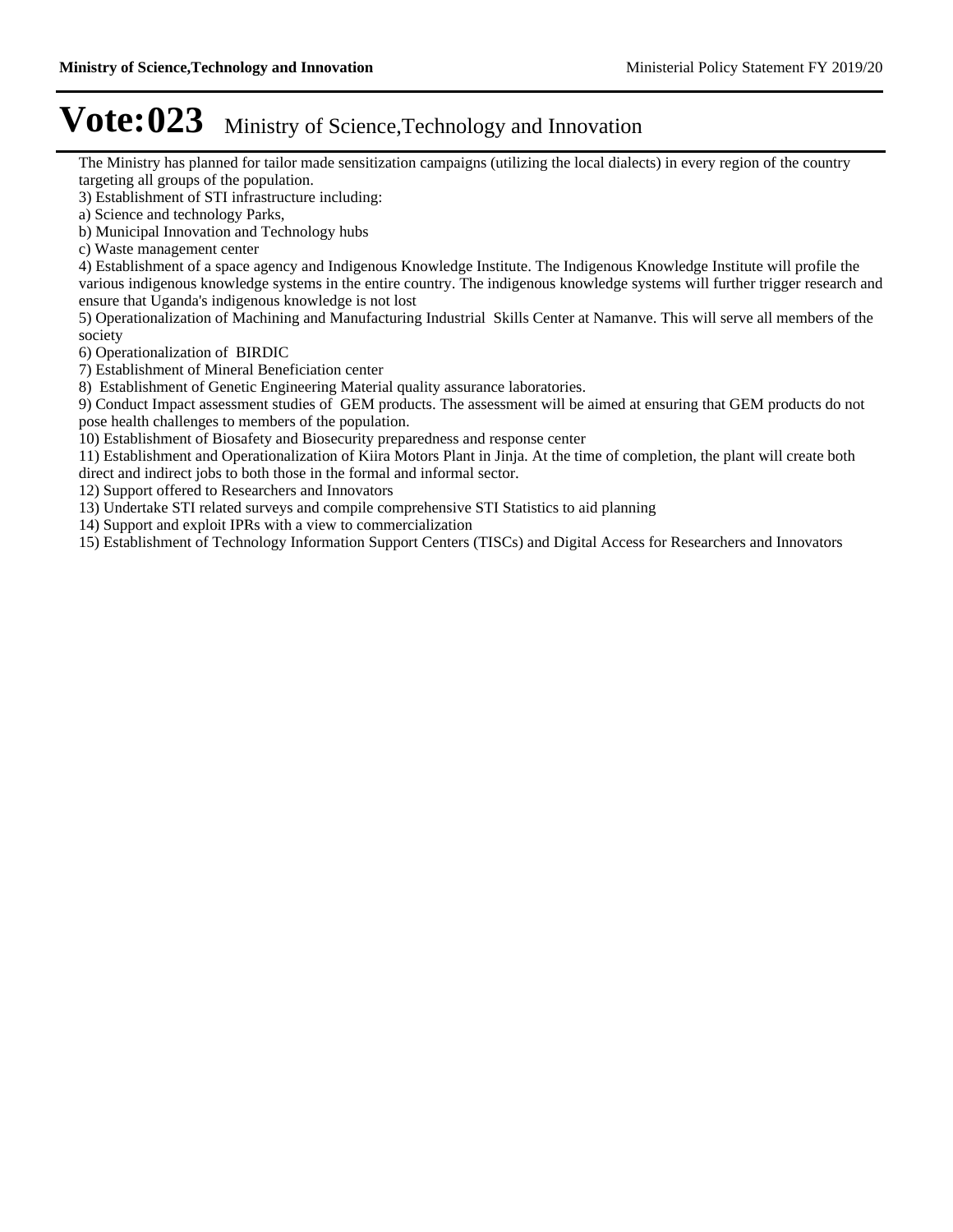### **V. Summary of Past Performance and Medium Term Budget Allocations**

**Table 5.1: Overview of Vote Expenditures (UShs Billion)**

|                  |                                                      |                    |               | 2018/19                                   |         |         |         | <b>MTEF Budget Projections</b> |         |
|------------------|------------------------------------------------------|--------------------|---------------|-------------------------------------------|---------|---------|---------|--------------------------------|---------|
|                  |                                                      | 2017/18<br>Outturn | <b>Budget</b> | <b>Approved Expenditure</b><br>by End Dec | 2019/20 | 2020/21 | 2021/22 | 2022/23                        | 2023/24 |
| <b>Recurrent</b> | Wage                                                 | 0.602              | 2.060         | 0.417                                     | 2.060   | 2.163   | 2.272   | 2.385                          | 2.504   |
|                  | Non Wage                                             | 23.520             | 29.354        | 12.563                                    | 29.206  | 33.587  | 40.305  | 48.366                         | 58.039  |
| Devt.            | GoU                                                  | 33.256             | 24.458        | 12.150                                    | 30.458  | 36.549  | 36.549  | 36.549                         | 36.549  |
|                  | Ext. Fin.                                            | 0.000              | 114.422       | 0.000                                     | 83.284  | 101.018 | 66.671  | 19.218                         | 0.000   |
|                  | <b>GoU</b> Total                                     | 57.379             | 55.872        | 25.129                                    | 61.724  | 72.300  | 79.126  | 87.300                         | 97.093  |
|                  | <b>Total GoU+Ext Fin (MTEF)</b>                      | 57.379             | 170.295       | 25.129                                    | 145.008 | 173.318 | 145.796 | 106.518                        | 97.093  |
|                  | Arrears                                              | 0.000              | 0.000         | 0.000                                     | 0.000   | 0.000   | 0.000   | 0.000                          | 0.000   |
|                  | <b>Total Budget</b>                                  | 57.379             | 170.295       | 25.129                                    | 145.008 | 173.318 | 145.796 | 106.518                        | 97.093  |
|                  | <b>A.I.A Total</b>                                   | N/A                | N/A           | N/A                                       | N/A     | N/A     | N/A     | N/A                            | N/A     |
|                  | <b>Grand Total</b>                                   | 57.379             | 170.295       | 25.129                                    | 145.008 | 173.318 | 145.796 | 106.518                        | 97.093  |
|                  | <b>Total Vote Budget</b><br><b>Excluding Arrears</b> | 57.379             | 170.295       | 25.129                                    | 145.008 | 173.318 | 145.796 | 106.518                        | 97.093  |

### **VI. Budget By Economic Clasification**

**Table V6.1 2018/19 and 2019/20 Budget Allocations by Item**

|                                        |        |          | 2018/19 Approved Budget |              |        | 2019/20 Draft Estimates |              |
|----------------------------------------|--------|----------|-------------------------|--------------|--------|-------------------------|--------------|
| <b>Billion Uganda Shillings</b>        | GoU    | Ext. Fin | AIA                     | <b>Total</b> | GoU    | Ext. Fin                | <b>Total</b> |
| <b>Output Class: Outputs Provided</b>  | 24.423 | 6.372    | 0.000                   | 30.795       | 24.498 | 0.000                   | 24.498       |
| 211 Wages and Salaries                 | 3.535  | 0.950    | 0.000                   | 4.485        | 3.253  | 0.000                   | 3.253        |
| 213 Other Employee Costs               | 0.316  | 0.000    | 0.000                   | 0.316        | 0.205  | 0.000                   | 0.205        |
| 221 General Expenses                   | 8.414  | 1.025    | 0.000                   | 9.439        | 7.718  | 0.000                   | 7.718        |
| 222 Communications                     | 0.913  | 0.000    | 0.000                   | 0.913        | 0.526  | 0.000                   | 0.526        |
| 223 Utility and Property Expenses      | 3.792  | 0.000    | 0.000                   | 3.792        | 3.080  | 0.000                   | 3.080        |
| 224 Supplies and Services              | 0.415  | 0.000    | 0.000                   | 0.415        | 0.155  | 0.000                   | 0.155        |
| 225 Professional Services              | 0.500  | 2.550    | 0.000                   | 3.050        | 2.760  | 0.000                   | 2.760        |
| 227 Travel and Transport               | 5.651  | 1.401    | 0.000                   | 7.052        | 6.193  | 0.000                   | 6.193        |
| 228 Maintenance                        | 0.887  | 0.446    | 0.000                   | 1.333        | 0.558  | 0.000                   | 0.558        |
| 282 Miscellaneous Other Expenses       | 0.000  | 0.000    | 0.000                   | 0.000        | 0.050  | 0.000                   | 0.050        |
| <b>Output Class: Outputs Funded</b>    | 30.992 | 0.000    | 0.000                   | 30.992       | 35.768 | 0.000                   | 35.768       |
| 263 To other general government units  | 30.992 | 0.000    | 0.000                   | 30.992       | 35.768 | 0.000                   | 35.768       |
| <b>Output Class: Capital Purchases</b> | 0.458  | 108.050  | 0.000                   | 108.508      | 1.458  | 83.284                  | 84.741       |
| 312 FIXED ASSETS                       | 0.458  | 108.050  | 0.000                   | 108.508      | 1.458  | 83.284                  | 84.741       |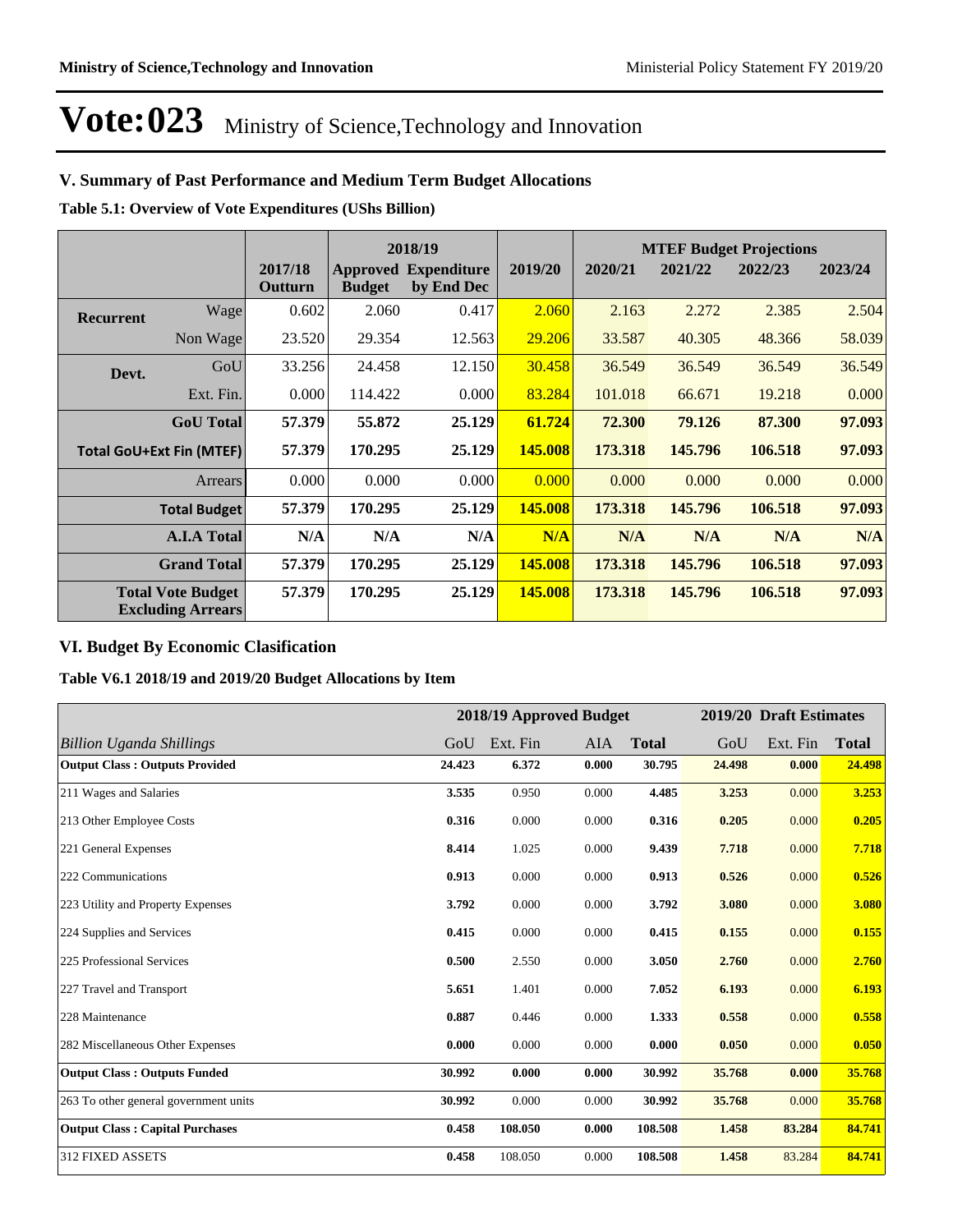| <b>Grand Total:</b>            | 55.872 | 114.422 | 0.000 | 170.295 | 61.724 | 83.284 | 145.008 |
|--------------------------------|--------|---------|-------|---------|--------|--------|---------|
| <b>Total excluding Arrears</b> | 55.872 | 114.422 | 0.000 | 170.295 | 61.724 | 83.284 | 145.008 |

### **VII. Budget By Programme And Subprogramme**

#### **Table V7.1: Past Expenditure Outturns and Medium Term Projections by Programme and SubProgramme**

| <b>Billion Uganda shillings</b>                                                                       |                       | FY 2018/19                |                                   |                                             |         | <b>Medium Term Projections</b> |         |         |
|-------------------------------------------------------------------------------------------------------|-----------------------|---------------------------|-----------------------------------|---------------------------------------------|---------|--------------------------------|---------|---------|
|                                                                                                       | FY 2017/18<br>Outturn | Approved<br><b>Budget</b> | <b>Spent By</b><br><b>End Dec</b> | 2019-20<br><b>Proposed</b><br><b>Budget</b> | 2020-21 | 2021-22                        | 2022-23 | 2023-24 |
| 01 Regulation                                                                                         | 1.244                 | 4.009                     | 0.814                             | 4.677                                       | 4.525   | 8.128                          | 8.213   | 8.218   |
| 04 Monitoring and Evaluation                                                                          | 0.275                 | 0.000                     | 0.085                             | 0.000                                       | 0.000   | 0.000                          | 0.000   | 0.000   |
| 05 Quality Assurance                                                                                  | 0.182                 | 0.000                     | 0.029                             | 0.000                                       | 0.000   | 0.000                          | 0.000   | 0.000   |
| 12 Science, Technology and Innovation<br>Policy and Regulation                                        | 0.787                 | 0.000                     | 0.208                             | 0.000                                       | 0.000   | 0.000                          | 0.000   | 0.000   |
| 15 Bio Safety and Bio Security                                                                        | 0.000                 | 1.300                     | 0.158                             | 1.562                                       | 1.497   | 1.500                          | 2.381   | 2.381   |
| 16 Bio Sciences and Bio Economy                                                                       | 0.000                 | 1.350                     | 0.182                             | 1.538                                       | 1.330   | 1.481                          | 2.581   | 3.500   |
| 17 Physical, Chemical and Social Sciences                                                             | 0.000                 | 1.359                     | 0.153                             | 1.577                                       | 1.698   | 5.147                          | 3.251   | 2.337   |
| 02 Research and Innovation                                                                            | 1.416                 | 143.845                   | 5.744                             | 113.324                                     | 134.201 | 101.170                        | 53.347  | 30.780  |
| 06 International Collaboration                                                                        | 0.376                 | 0.000                     | 0.075                             | 0.000                                       | 0.000   | 0.000                          | 0.000   | 0.000   |
| 07 Research and Development                                                                           | 0.351                 | 1.490                     | 0.260                             | 1.512                                       | 1.490   | 0.380                          | 0.380   | 0.390   |
| 08 Technology Development                                                                             | 0.437                 | 1.300                     | 0.204                             | 1.464                                       | 1.300   | 1.340                          | 1.140   | 1.340   |
| 10 Infrastructure Development                                                                         | 0.000                 | 1.305                     | 0.164                             | 1.470                                       | 1.015   | 3.010                          | 2.940   | 2.460   |
| 14 Innovation Registration and Intellectual<br>Property Managment                                     | 0.252                 | 1.328                     | 0.167                             | 1.594                                       | 1.028   | 1.320                          | 1.320   | 1.590   |
| 1511 Kiira Motors Corporation                                                                         | 0.000                 | 24.000                    | 4.873                             | 24.000                                      | 28.349  | 28.449                         | 28.349  | 25.000  |
| 1513 National Science, Technology,<br>Engineering and Innovation Skills<br><b>Enhancement Project</b> | 0.000                 | 114.422                   | 0.000                             | 83.284                                      | 101.018 | 66.671                         | 19.218  | 0.000   |
| 03 Science Entreprenuership                                                                           | 1.210                 | 4.562                     | 0.747                             | 5.037                                       | 5.612   | 6.887                          | 6.717   | 6.717   |
| 09 Technology Uptake, Commercialisation<br>and Enterprise Development                                 | 0.333                 | 1.550                     | 0.222                             | 1.850                                       | 1.550   | 1.600                          | 1.760   | 2.071   |
| 10 Science, Technology and Innovation<br>infrastructure Development                                   | 0.299                 | 0.000                     | 0.048                             | 0.000                                       | 0.000   | 0.000                          | 0.000   | 0.000   |
| 11 Skills Development                                                                                 | 0.324                 | 1.537                     | 0.256                             | 1.601                                       | 1.637   | 2.910                          | 2.760   | 1.944   |
| 13 Small and Medium Enterprise<br>Development and Facilitation                                        | 0.253                 | 0.000                     | 0.034                             | 0.000                                       | 0.000   | 0.000                          | 0.000   | 0.000   |
| 18 Advancement and Outreach                                                                           | 0.000                 | 1.475                     | 0.187                             | 1.586                                       | 2.425   | 2.377                          | 2.197   | 2.702   |
| 49 General Administration and<br><b>Planning</b>                                                      | 53.509                | 17.878                    | 17.825                            | 21.971                                      | 28.980  | 29.611                         | 38.240  | 51.378  |
| 01 Finance and Administration                                                                         | 20.083                | 14.786                    | 9.950                             | 13.431                                      | 17.769  | 20.223                         | 25.199  | 28.570  |
| 03 Internal Audit                                                                                     | 0.170                 | 0.215                     | 0.059                             | 0.180                                       | 0.130   | 0.070                          | 0.140   | 0.195   |
| 1459 Institutional Support to Ministry of<br>Science, Technology and Innovation                       | 33.256                | 0.458                     | 7.276                             | 6.458                                       | 8.200   | 8.100                          | 8.200   | 11.549  |
| 19 Policy and Planning                                                                                | 0.000                 | 2.419                     | 0.539                             | 1.902                                       | 2.882   | 1.218                          | 4.702   | 11.063  |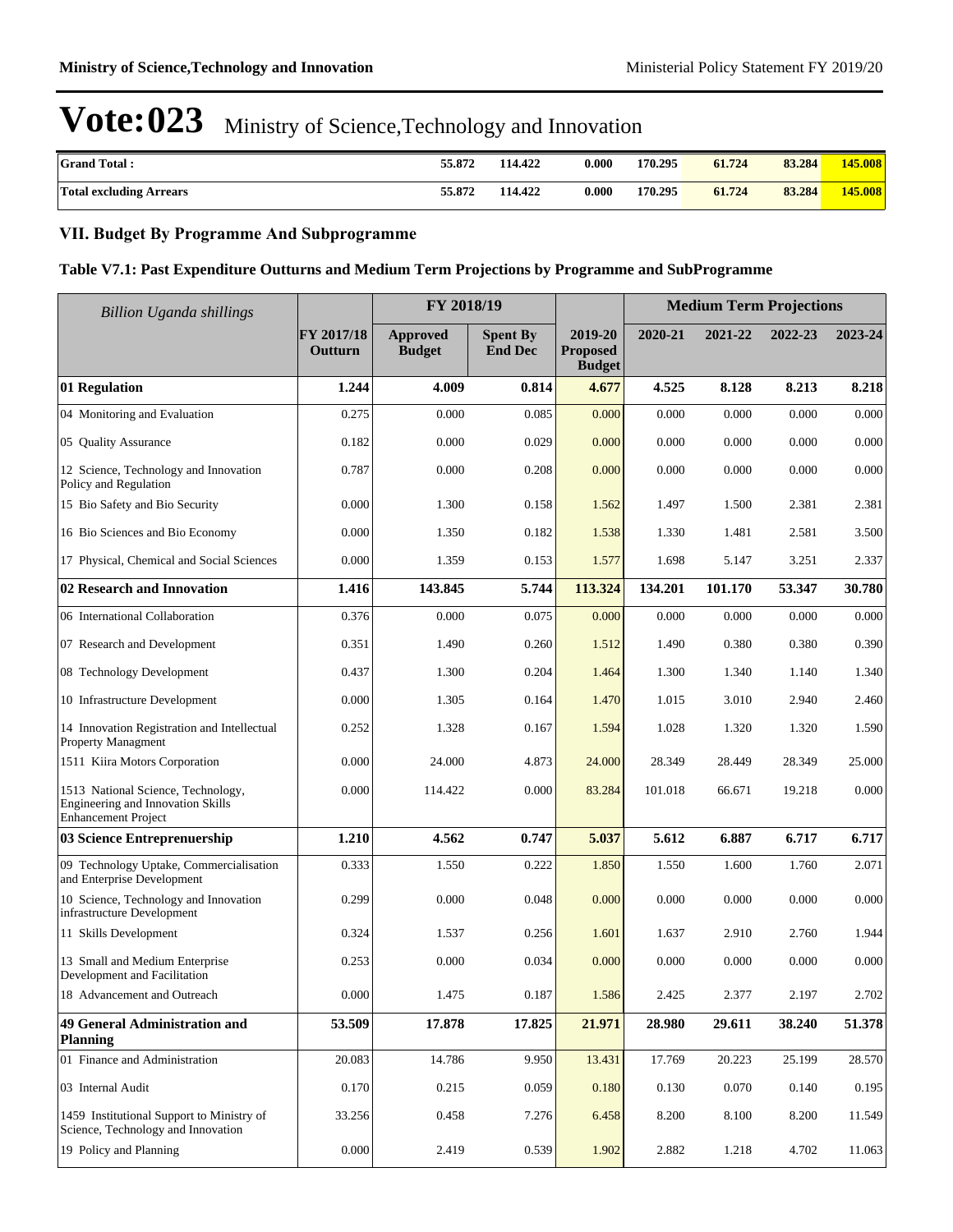| <b>Total for the Vote</b>      | 57.379 | 170.295 | 25.129 | 145.008 | 173.318 | 145.796 | 106.518 | 97.093 |
|--------------------------------|--------|---------|--------|---------|---------|---------|---------|--------|
| <b>Total Excluding Arrears</b> | 57.379 | 170.295 | 25.129 | 145.008 | 173.318 | 145.796 | 106.518 | 97.093 |

#### **VIII. Programme Performance and Medium Term Plans**

#### **Table V8.1: Programme Outcome and Outcome Indicators ( Only applicable for FY 2019/20)**

| <b>Programme:</b>                                              | 01 Regulation                                                                                                                                             |                 |                  |                            |            |            |  |  |
|----------------------------------------------------------------|-----------------------------------------------------------------------------------------------------------------------------------------------------------|-----------------|------------------|----------------------------|------------|------------|--|--|
| <b>Programme Objective</b>                                     | To Coordinate all matters pertaining to STI standards and regulation, and coordination of Bio sciences<br>and Bio economy, Physical and Chemical Sciences |                 |                  |                            |            |            |  |  |
| <b>Responsible Officer:</b>                                    | Director, STI Regulation                                                                                                                                  |                 |                  |                            |            |            |  |  |
|                                                                | Programme Outcome: Enhance Standards for the development of Science, Technology and Innovations                                                           |                 |                  |                            |            |            |  |  |
|                                                                | <b>Sector Outcomes contributed to by the Programme Outcome</b>                                                                                            |                 |                  |                            |            |            |  |  |
| 1. Effective STI regulatory framework                          |                                                                                                                                                           |                 |                  |                            |            |            |  |  |
|                                                                | 2. Improved resource utilization and accountability                                                                                                       |                 |                  |                            |            |            |  |  |
|                                                                |                                                                                                                                                           |                 |                  | <b>Performance Targets</b> |            |            |  |  |
|                                                                | <b>Outcome Indicators</b>                                                                                                                                 |                 |                  | 2019/20                    | 2020/21    | 2021/22    |  |  |
|                                                                |                                                                                                                                                           | <b>Baseline</b> | <b>Base year</b> | <b>Target</b>              | Projection | Projection |  |  |
|                                                                | N/A                                                                                                                                                       |                 |                  |                            |            |            |  |  |
|                                                                | <b>SubProgramme: 15 Bio Safety and Bio Security</b>                                                                                                       |                 |                  |                            |            |            |  |  |
|                                                                | <b>Output: 01 Enabling Policies, Laws and Regulations developed</b>                                                                                       |                 |                  |                            |            |            |  |  |
|                                                                | Number of of MDAs supported to mainstream Research in Development Planning Processes                                                                      |                 |                  | <b>10</b>                  |            |            |  |  |
|                                                                | <b>SubProgramme: 16 Bio Sciences and Bio Economy</b>                                                                                                      |                 |                  |                            |            |            |  |  |
|                                                                | <b>Output: 01 Enabling Policies, Laws and Regulations developed</b>                                                                                       |                 |                  |                            |            |            |  |  |
|                                                                | Number of of MDAs supported to mainstream Research in Development Planning Processes                                                                      |                 |                  | 5                          | 7          | 10         |  |  |
|                                                                | <b>SubProgramme: 17 Physical, Chemical and Social Sciences</b>                                                                                            |                 |                  |                            |            |            |  |  |
|                                                                | <b>Output: 01 Enabling Policies, Laws and Regulations developed</b>                                                                                       |                 |                  |                            |            |            |  |  |
|                                                                | Number of of MDAs supported to mainstream Research in Development Planning Processes                                                                      |                 |                  | 5                          | 7          | 10         |  |  |
| <b>Programme:</b>                                              | 02 Research and Innovation                                                                                                                                |                 |                  |                            |            |            |  |  |
| <b>Programme Objective</b>                                     | To Coordinate the National Innovation System, Research and Development endeavors/activities in the<br>country                                             |                 |                  |                            |            |            |  |  |
| <b>Responsible Officer:</b>                                    | Director, Research and Innovation                                                                                                                         |                 |                  |                            |            |            |  |  |
|                                                                | Programme Outcome: Increased Research, Innovations and emerging Technologies                                                                              |                 |                  |                            |            |            |  |  |
| <b>Sector Outcomes contributed to by the Programme Outcome</b> |                                                                                                                                                           |                 |                  |                            |            |            |  |  |
| 1. Improved resource utilization and accountability            |                                                                                                                                                           |                 |                  |                            |            |            |  |  |
|                                                                | 2. Increased level of technology and innovation                                                                                                           |                 |                  |                            |            |            |  |  |
|                                                                |                                                                                                                                                           |                 |                  | <b>Performance Targets</b> |            |            |  |  |
|                                                                | <b>Outcome Indicators</b>                                                                                                                                 |                 |                  | 2019/20                    | 2020/21    | 2021/22    |  |  |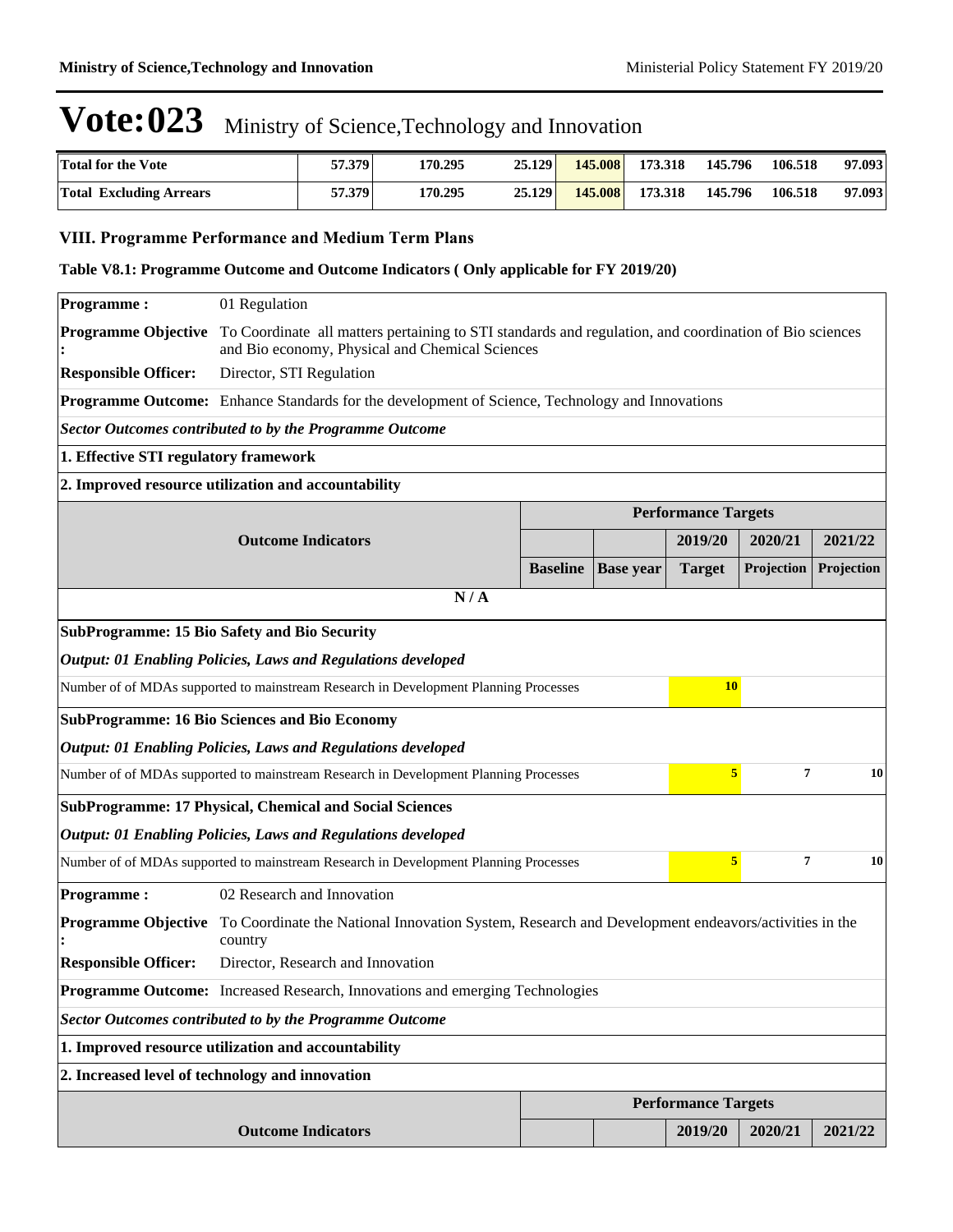|                                                                                                                                                                                                  |                                                                                                      | <b>Baseline</b> | <b>Base</b> year | <b>Target</b>              | Projection        | Projection |
|--------------------------------------------------------------------------------------------------------------------------------------------------------------------------------------------------|------------------------------------------------------------------------------------------------------|-----------------|------------------|----------------------------|-------------------|------------|
|                                                                                                                                                                                                  | • % of MDAs trained/sensitised on Science, Technology and Innovation                                 |                 |                  | 20%                        | 25%               | 30%        |
| N/A                                                                                                                                                                                              |                                                                                                      |                 |                  |                            |                   |            |
| <b>Programme:</b>                                                                                                                                                                                | 03 Science Entreprenuership                                                                          |                 |                  |                            |                   |            |
| <b>Programme Objective</b><br>To Coordinate all entrepreneurial activities, Development of Technological incubation, development of<br>small and medium enterprise and enhancement of STI skills |                                                                                                      |                 |                  |                            |                   |            |
| <b>Responsible Officer:</b>                                                                                                                                                                      | Director, Technopreneurship                                                                          |                 |                  |                            |                   |            |
|                                                                                                                                                                                                  | <b>Programme Outcome:</b> Increased Human Capital development in Science, Technology and Innovations |                 |                  |                            |                   |            |
|                                                                                                                                                                                                  | <b>Sector Outcomes contributed to by the Programme Outcome</b>                                       |                 |                  |                            |                   |            |
|                                                                                                                                                                                                  | 1. Improved resource utilization and accountability                                                  |                 |                  |                            |                   |            |
|                                                                                                                                                                                                  |                                                                                                      |                 |                  | <b>Performance Targets</b> |                   |            |
|                                                                                                                                                                                                  | <b>Outcome Indicators</b>                                                                            |                 |                  | 2019/20                    | 2020/21           | 2021/22    |
|                                                                                                                                                                                                  |                                                                                                      | <b>Baseline</b> | <b>Base year</b> | <b>Target</b>              | <b>Projection</b> | Projection |
|                                                                                                                                                                                                  | N/A                                                                                                  |                 |                  |                            |                   |            |
| N/A                                                                                                                                                                                              |                                                                                                      |                 |                  |                            |                   |            |

### **IX. Major Capital Investments And Changes In Resource Allocation**

#### **Table 9.1: Major Capital Investment (Capital Purchases outputs over 0.5Billion)**

| FY 2018/19                                                                                                                                                                                                                                                                                                                                                                                                                                                                                                                                                |                                                                |                                                                                                                                                                                                                                                                                                                                                                                                                                | FY 2019/20                                           |  |  |  |  |
|-----------------------------------------------------------------------------------------------------------------------------------------------------------------------------------------------------------------------------------------------------------------------------------------------------------------------------------------------------------------------------------------------------------------------------------------------------------------------------------------------------------------------------------------------------------|----------------------------------------------------------------|--------------------------------------------------------------------------------------------------------------------------------------------------------------------------------------------------------------------------------------------------------------------------------------------------------------------------------------------------------------------------------------------------------------------------------|------------------------------------------------------|--|--|--|--|
| <b>Appr. Budget and Planned Outputs</b>                                                                                                                                                                                                                                                                                                                                                                                                                                                                                                                   |                                                                | <b>Expenditures and Achievements by</b><br>end Dec                                                                                                                                                                                                                                                                                                                                                                             | <b>Proposed Budget and Planned</b><br><b>Outputs</b> |  |  |  |  |
| Vote 023 Ministry of Science, Technology and Innovation                                                                                                                                                                                                                                                                                                                                                                                                                                                                                                   |                                                                |                                                                                                                                                                                                                                                                                                                                                                                                                                |                                                      |  |  |  |  |
| <b>Program: 1802 Research and Innovation</b>                                                                                                                                                                                                                                                                                                                                                                                                                                                                                                              |                                                                |                                                                                                                                                                                                                                                                                                                                                                                                                                |                                                      |  |  |  |  |
|                                                                                                                                                                                                                                                                                                                                                                                                                                                                                                                                                           |                                                                | Development Project : 1513 National Science, Technology, Engineering and Innovation Skills Enhancement Project                                                                                                                                                                                                                                                                                                                 |                                                      |  |  |  |  |
| Output: 18 02 72 Government Buildings and Administrative Infrastructure                                                                                                                                                                                                                                                                                                                                                                                                                                                                                   |                                                                |                                                                                                                                                                                                                                                                                                                                                                                                                                |                                                      |  |  |  |  |
| Cadastral, topographic, hydrological surveys and sites<br>preparation undertaken<br>Environmental and social management and Monitoring plans<br>developed<br>Innovation and Design Hubs established<br>Manufacturing incubation hubs constructed<br>Physical infrastructural designs developed and approved<br>Physical infrastructure for NSTESEC and TIBIC established<br>Shell infrastructure-techno-business facilitation centres<br>established<br>Testing, centres and calibration facilities established<br>Utilities and access roads constructed |                                                                | Final designs for the NSTEI-SE Project<br>(NSTESEC & TIBIC) prepared and approved<br>Inception reports, scope of civil works under the<br><b>NSTEI-SE Project (NSTESEC &amp; TIBIC) prepared</b><br>and approved<br><b>Preliminary Engineering Designs for the NSTEI-</b><br>SE Project (NSTESEC & TIBIC) prepared and<br>approved<br><b>Schematic designs for NSTEI-SE Project</b><br>(NSTESEC & TIBIC) prepared and approved |                                                      |  |  |  |  |
| <b>Total Output Cost(Ushs Thousand)</b>                                                                                                                                                                                                                                                                                                                                                                                                                                                                                                                   | 93,190,000                                                     | $\bf{0}$                                                                                                                                                                                                                                                                                                                                                                                                                       | 53,483,615                                           |  |  |  |  |
| Gou Dev't:                                                                                                                                                                                                                                                                                                                                                                                                                                                                                                                                                | $\boldsymbol{0}$                                               | $\Omega$                                                                                                                                                                                                                                                                                                                                                                                                                       | $\Omega$                                             |  |  |  |  |
| Ext Fin:                                                                                                                                                                                                                                                                                                                                                                                                                                                                                                                                                  | 93,190,000                                                     | $\Omega$                                                                                                                                                                                                                                                                                                                                                                                                                       | 53.483.615                                           |  |  |  |  |
| $A.I.A$ :                                                                                                                                                                                                                                                                                                                                                                                                                                                                                                                                                 | $\mathbf{0}$                                                   | $\mathbf{0}$                                                                                                                                                                                                                                                                                                                                                                                                                   |                                                      |  |  |  |  |
|                                                                                                                                                                                                                                                                                                                                                                                                                                                                                                                                                           | Output: 18 02 77 Purchase of Specialised Machinery & Equipment |                                                                                                                                                                                                                                                                                                                                                                                                                                |                                                      |  |  |  |  |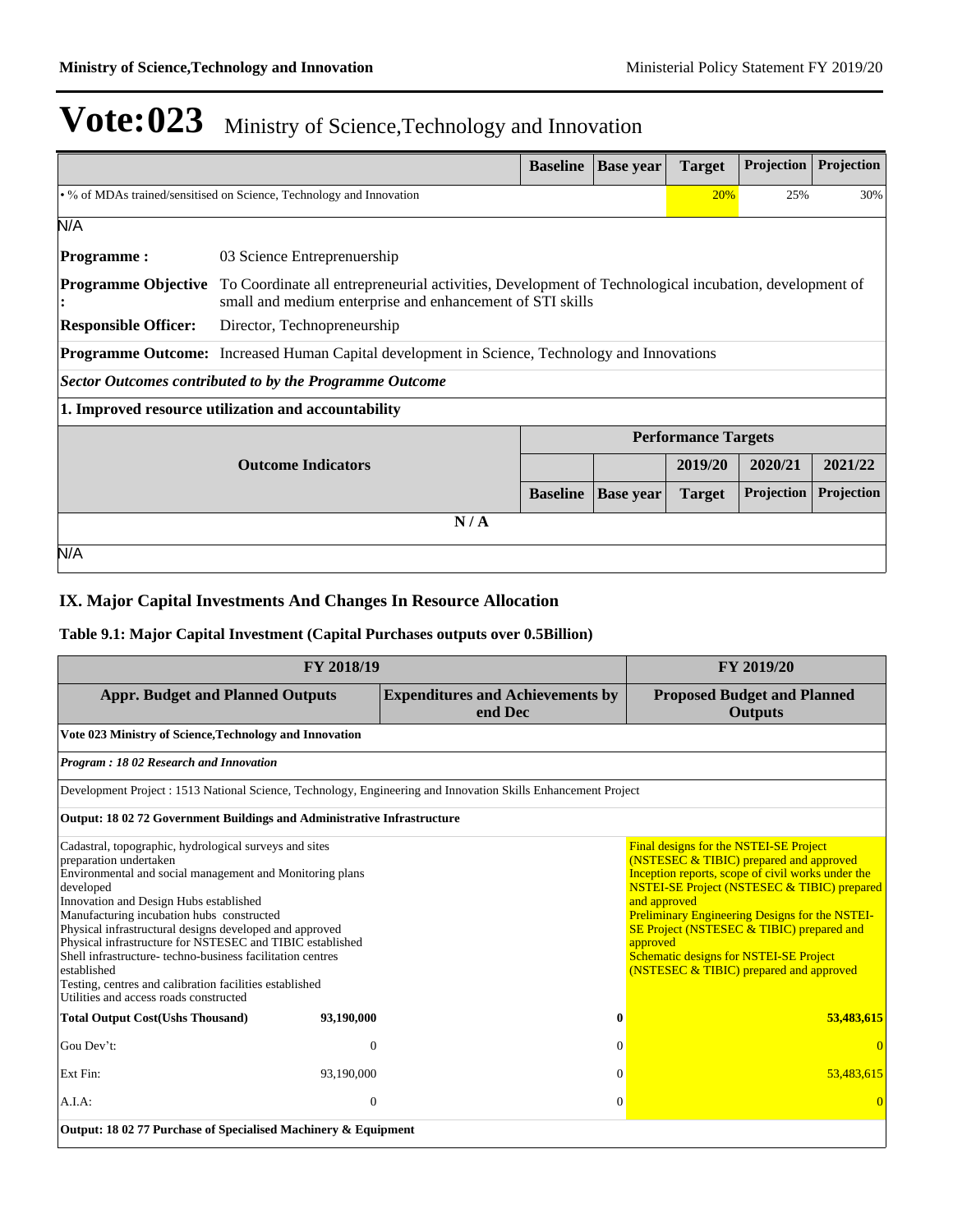| Design centre machinery and equipment procured & supplied<br>Machinery and equipment, motor vehicles procured $\&$<br>supplied<br>Production workshops and quality assurance laboratories<br>equipped<br>Prototyping equipment procured |              |                                                                                            | Equipment & machinery delivery supervised<br>Equipment and machinery suppliers for<br><b>NSTESEC</b> and <b>TIBIC</b> identified and confirmed<br>Orientation of the selected ToT participants into<br>project deliverables undertaken<br>Pre-shipment inspection for identified equipment<br>& machinery undertaken<br>Providers of Training of Trainers for Uganda<br>instructors identified and confirmed<br>Relevant papers and documentation for the ToT<br>trainees obtained<br>Relevant permits and certification for equipment<br>and machinery obtained<br>Relevant Ugandan candidates/participants in the<br><b>ToT</b> identified and confirmed |
|-----------------------------------------------------------------------------------------------------------------------------------------------------------------------------------------------------------------------------------------|--------------|--------------------------------------------------------------------------------------------|------------------------------------------------------------------------------------------------------------------------------------------------------------------------------------------------------------------------------------------------------------------------------------------------------------------------------------------------------------------------------------------------------------------------------------------------------------------------------------------------------------------------------------------------------------------------------------------------------------------------------------------------------------|
| <b>Total Output Cost(Ushs Thousand)</b>                                                                                                                                                                                                 | 14,860,000   | 0                                                                                          | 29,800,000                                                                                                                                                                                                                                                                                                                                                                                                                                                                                                                                                                                                                                                 |
| Gou Dev't:                                                                                                                                                                                                                              | $\mathbf{0}$ | $\Omega$                                                                                   | $\Omega$                                                                                                                                                                                                                                                                                                                                                                                                                                                                                                                                                                                                                                                   |
| Ext Fin:                                                                                                                                                                                                                                | 14,860,000   | $\Omega$                                                                                   | 29,800,000                                                                                                                                                                                                                                                                                                                                                                                                                                                                                                                                                                                                                                                 |
| A.I.A.                                                                                                                                                                                                                                  | $\mathbf{0}$ | $\overline{0}$                                                                             | $\Omega$                                                                                                                                                                                                                                                                                                                                                                                                                                                                                                                                                                                                                                                   |
| Program: 1849 General Administration and Planning                                                                                                                                                                                       |              |                                                                                            |                                                                                                                                                                                                                                                                                                                                                                                                                                                                                                                                                                                                                                                            |
| Development Project : 1459 Institutional Support to Ministry of Science, Technology and Innovation                                                                                                                                      |              |                                                                                            |                                                                                                                                                                                                                                                                                                                                                                                                                                                                                                                                                                                                                                                            |
| Output: 18 49 75 Purchase of Motor Vehicles and other Transport Equipment                                                                                                                                                               |              |                                                                                            |                                                                                                                                                                                                                                                                                                                                                                                                                                                                                                                                                                                                                                                            |
| Procurement and supply of 1 Motor Vehicle for the for the<br>Minister of Science, Technology and Innovation                                                                                                                             |              | Best evaluated bidder notice issue and<br>forwarded to the solicitor General for clearance | 1 Station wagon and 5 Double Cabin Pick ups<br>procured                                                                                                                                                                                                                                                                                                                                                                                                                                                                                                                                                                                                    |
| <b>Total Output Cost(Ushs Thousand)</b>                                                                                                                                                                                                 | 380,000      | 0                                                                                          | 1,120,000                                                                                                                                                                                                                                                                                                                                                                                                                                                                                                                                                                                                                                                  |
| Gou Dev't:                                                                                                                                                                                                                              | 380,000      | $\Omega$                                                                                   | 1,120,000                                                                                                                                                                                                                                                                                                                                                                                                                                                                                                                                                                                                                                                  |
| Ext Fin:                                                                                                                                                                                                                                | $\mathbf{0}$ | $\Omega$                                                                                   | $\overline{0}$                                                                                                                                                                                                                                                                                                                                                                                                                                                                                                                                                                                                                                             |
| A.I.A:                                                                                                                                                                                                                                  | $\mathbf{0}$ | 0                                                                                          | $\Omega$                                                                                                                                                                                                                                                                                                                                                                                                                                                                                                                                                                                                                                                   |

#### **X. Vote Challenges and Plans To Improve Performance**

#### **Vote Challenges**

I. Inadequate STI Infrastructure and equipment.

- II. Inadequate support mechanisms for innovators and Researchers to pursue their ideas further
- III. Low private sector participation in R&D, technology transfer and adoption
- IV. Lack of a well-developed ST&I data collection system
- V. Asymmetric information on available technologies
- VI. Lack of appropriate legal and regulatory framework to support ST&I
- VII. Mismatch between the Curriculum and STI objectives

VIII. Weak institutional linkages for research and innovation

IX. Inadequate public appreciation of the strategic role of ST&I in development

X. Absence of Guidelines on the mainstreaming of Gender and Equity issues

XI. Lack of an institution child care centre to take care of the needs of the working nursing mothers.

#### **Plans to improve Vote Performance**

1. Strengthening intra and inter institutional coordination. This is through strengthening the STI Sector Working Group

2. Collaborations and partnerships on matters pertaining STI involving private Sector, Academia, Innovators, Universities (both Local and International)

3. Finalize the recruitment of staff to the different Technical and support departments of the Ministry

4. Undertake retooling of the Ministry to provide a conducive working environment

5. Undertake comparative studies on STI and thereafter adopt appropriate Technologies that are relevant to the socioeconomic conditions of the country